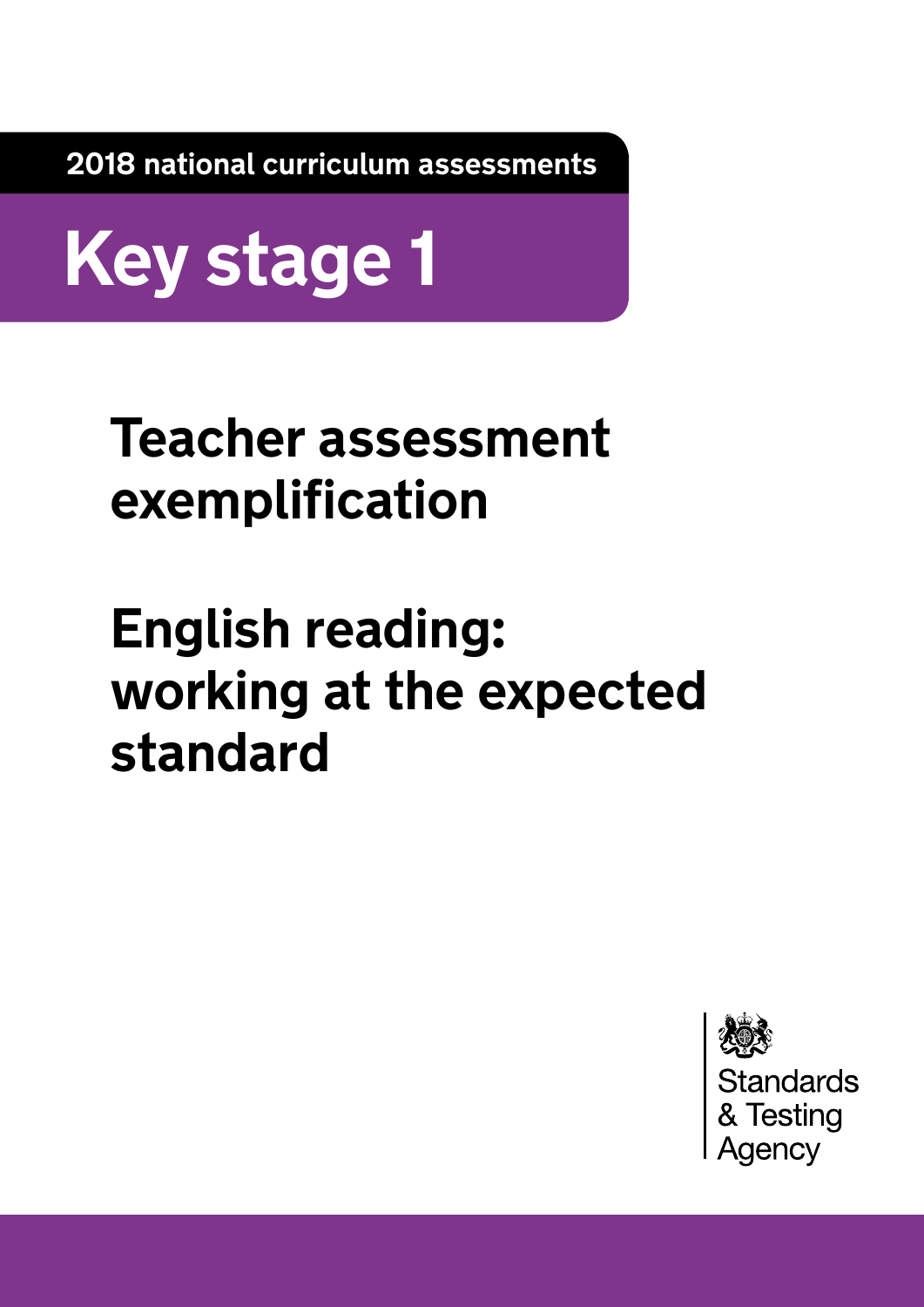#### **[BLANK PAGE]**

This page is intentionally blank.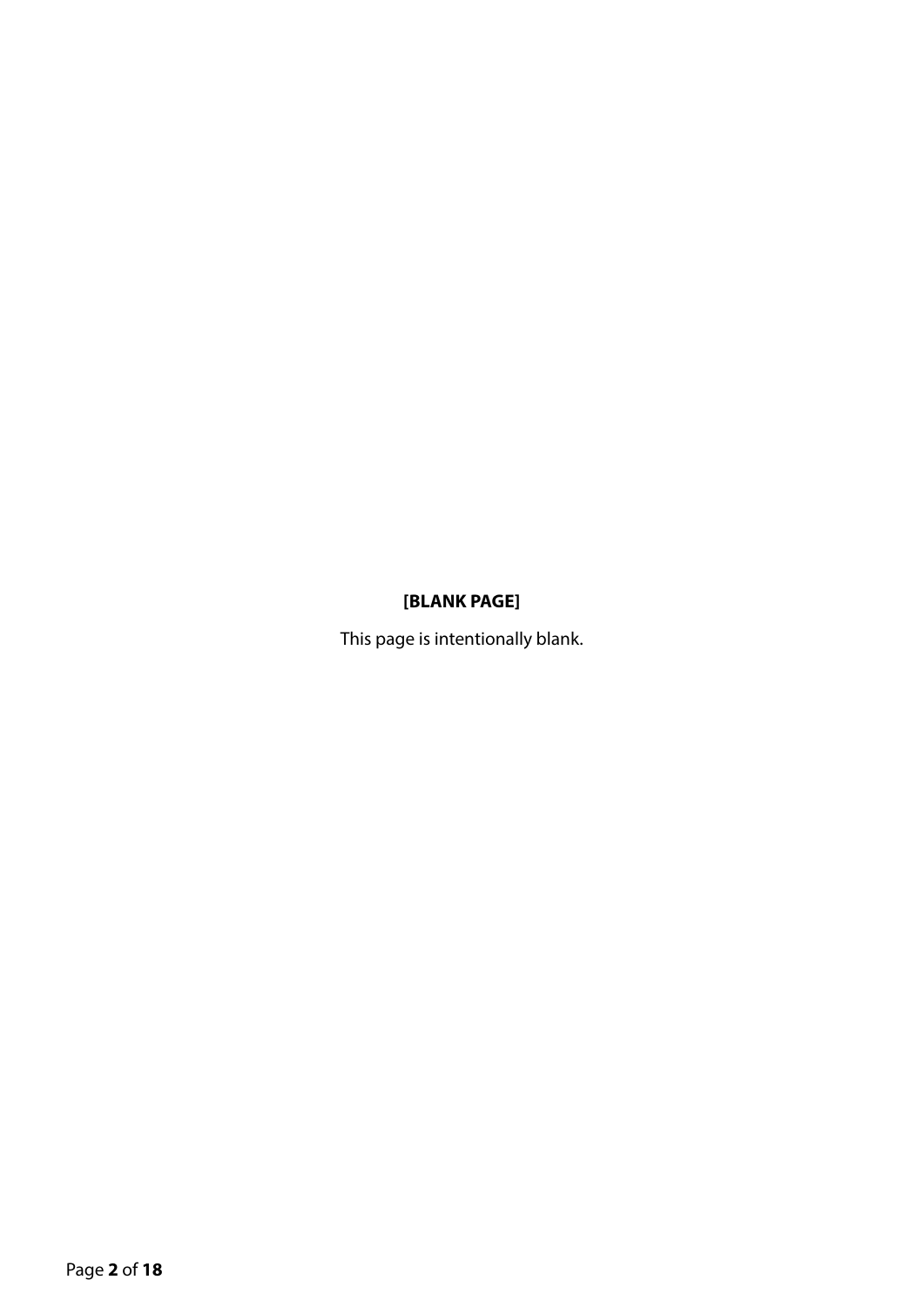## **Contents**

| <b>Guidance</b>                                            | 4                 |
|------------------------------------------------------------|-------------------|
| Using exemplification materials                            | 4                 |
| Using these reading exemplification materials              | 4                 |
| End of KS1 English reading teacher assessment frameworks   | 6                 |
| <b>Examples of evidence when assessing English reading</b> | 7                 |
| <b>Exemplification: working at the expected standard</b>   | 8                 |
| Pupil B                                                    | 8                 |
| <b>Exemplification: working at the expected standard</b>   | 10                |
| Pupil C                                                    | 10                |
| <b>Exemplification: working at the expected standard</b>   | $12 \,$           |
| Pupil D                                                    | $12 \overline{ }$ |
| <b>Exemplification: working at the expected standard</b>   | 14                |
| Pupil E                                                    | 14                |
| <b>Reading record</b>                                      | 16                |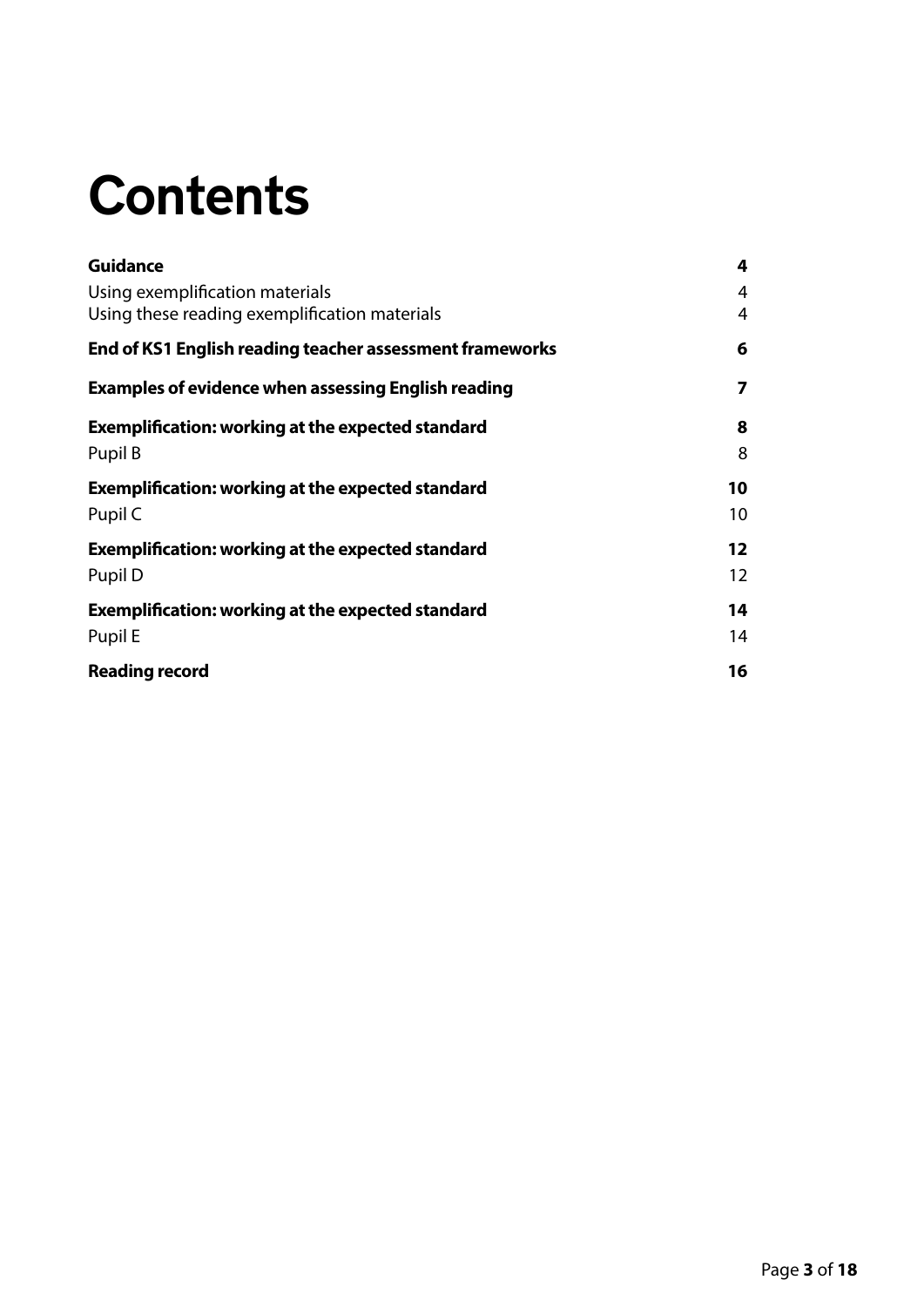## <span id="page-3-0"></span>**Guidance**

#### **Teacher assessment judgements**.

- Teachers should assess their pupils according to their school's assessment policy and use the statutory teacher assessment framework<sup>1</sup> only to make a judgement at the end of the key stage. This judgement should be based on day-to-day evidence from the classroom, which shows that a pupil has met the 'pupil can' statements within the framework.
- Teachers should not produce evidence specifically for the purpose of local authority moderation. However, a sample of evidence from the pupil's classroom work must support how teachers have reached their judgements.
- Local authorities may find it useful to refer to the exemplification materials to support external moderation visits. The materials show what meeting the 'pupil can' statements might look like for each standard. However, moderators should not expect or require teachers to provide specific evidence similar to the examples in this document.

#### **Using exemplification materials**

- Exemplification materials provide examples of pupils' work to support teachers in making judgements against the statutory teacher assessment frameworks at the end of the key stage. If teachers are confident in their judgements, they do not need to refer to this document.
- Exemplification materials illustrate only how 'pupil can' statements in the frameworks might be met. They do not dictate a particular method of teaching or the evidence expected from the classroom, which will vary from school to school.
- These materials illustrate the reading of 8 year 2 pupils at one of the 3 standards within key stage 1 (KS1) English reading. The exemplars show teachers how they might judge whether a pupil has met a particular standard.
- Each exemplar consists of a video, a commentary, including the pupil's reading test result at the end of KS1, and, in some cases, additional evidence in the form of the pupil's work or the teacher's records. The videos and commentaries have been given alphabetical names to protect pupil identities. The associated videos are available on [GOV.UK](http://www.gov.uk/government/publications/ks1-english-reading-exemplification-working-at-the-expected-standard).<sup>2</sup>
- Teachers are not required to produce videos, either to support their judgements or for the purpose of local authority moderation. Evidence should be in the form of day-to-day work from across the curriculum. A single example of a pupil's work may provide evidence for multiple statements. Videos have been used for these exemplification materials, to illustrate teachers' day-to-day practice of listening to pupils read and making judgements based on how they can apply their knowledge and skills to what they read.
- The videos form the principal evidence to exemplify the 'pupil can' statements in English reading. Not all commentaries refer to all statements, since each video shows a pupil at a particular standard who has already been judged by their teacher to meet each of the statements at that standard. In some of the examples of working towards or working at the expected standard, the pupil reads aloud from a book they have read before, rather than from an unfamiliar text matched to the grapheme-phoneme correspondences (GPCs) that they know. Nevertheless, the videos provide sufficient illustration, overall, of individual pupils' decoding skills at the standard at which they have been judged to be reading.

<sup>1</sup> [www.gov.uk/government/publications/teacher-assessment-frameworks-at-the-end-of-key-stage-1](http://www.gov.uk/government/publications/teacher-assessment-frameworks-at-the-end-of-key-stage-1)

<sup>2</sup> [http://www.gov.uk/government/publications/ks1-english-reading-exemplification-working-at-the-expected-standard]( http://www.gov.uk/government/publications/ks1-english-reading-exemplification-working-at-the-expec)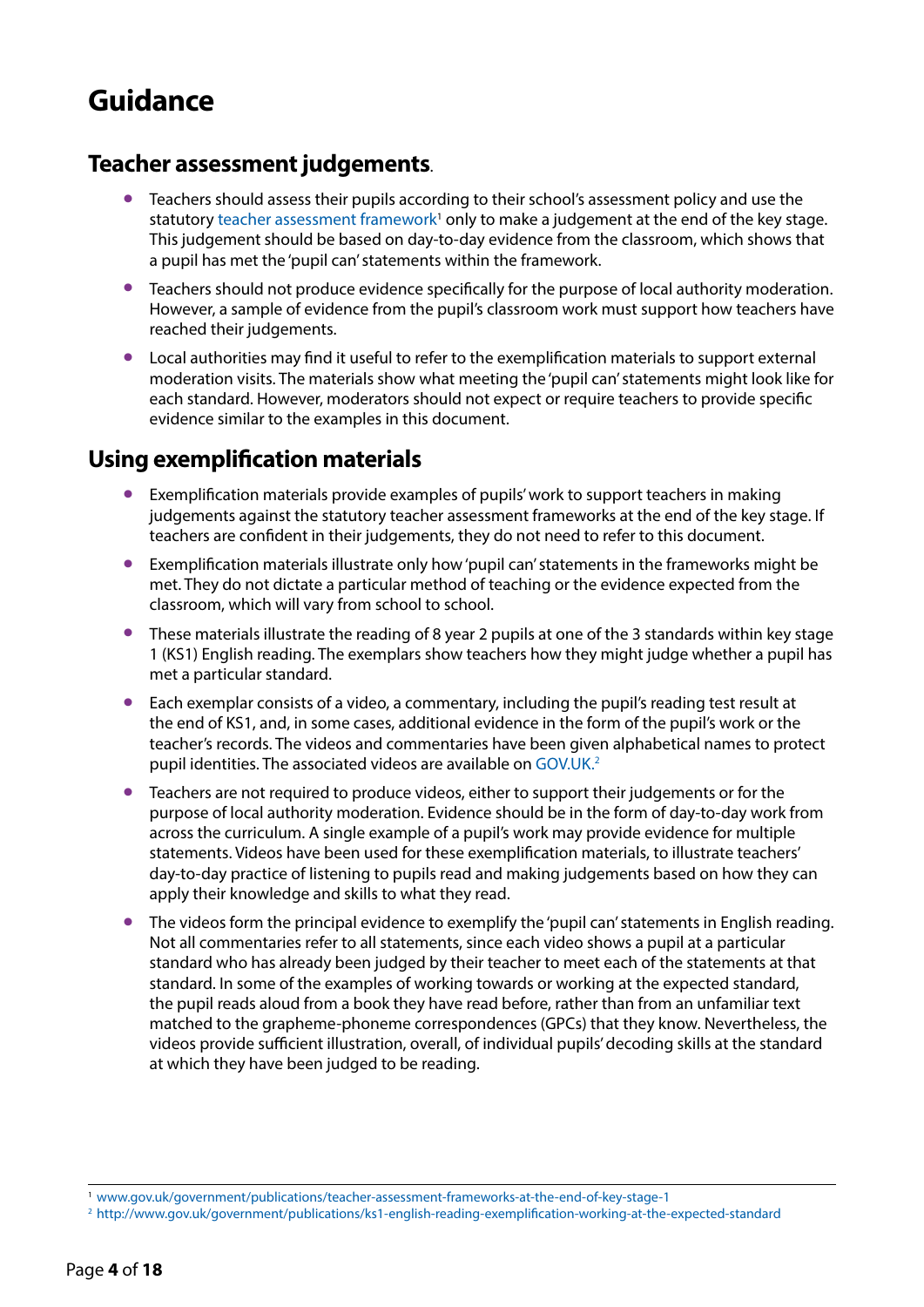- Additional examples of how schools may evidence their teacher assessment judgements can be found on page 7 of this document. There is no expectation that schools will use the specific texts or resources referred to in these materials.
- This document illustrates how the statements containing qualifiers ('some', 'many', 'most') may be applied to a particular example. Where qualifiers are used, they have consistent meaning. 'Most' indicates that the statement is generally met with only occasional errors. 'Many' indicates that the statement is met frequently but not yet consistently and 'some' indicates that the knowledge or skill is starting to be acquired and is demonstrated correctly on occasion, but is not yet consistent or frequent.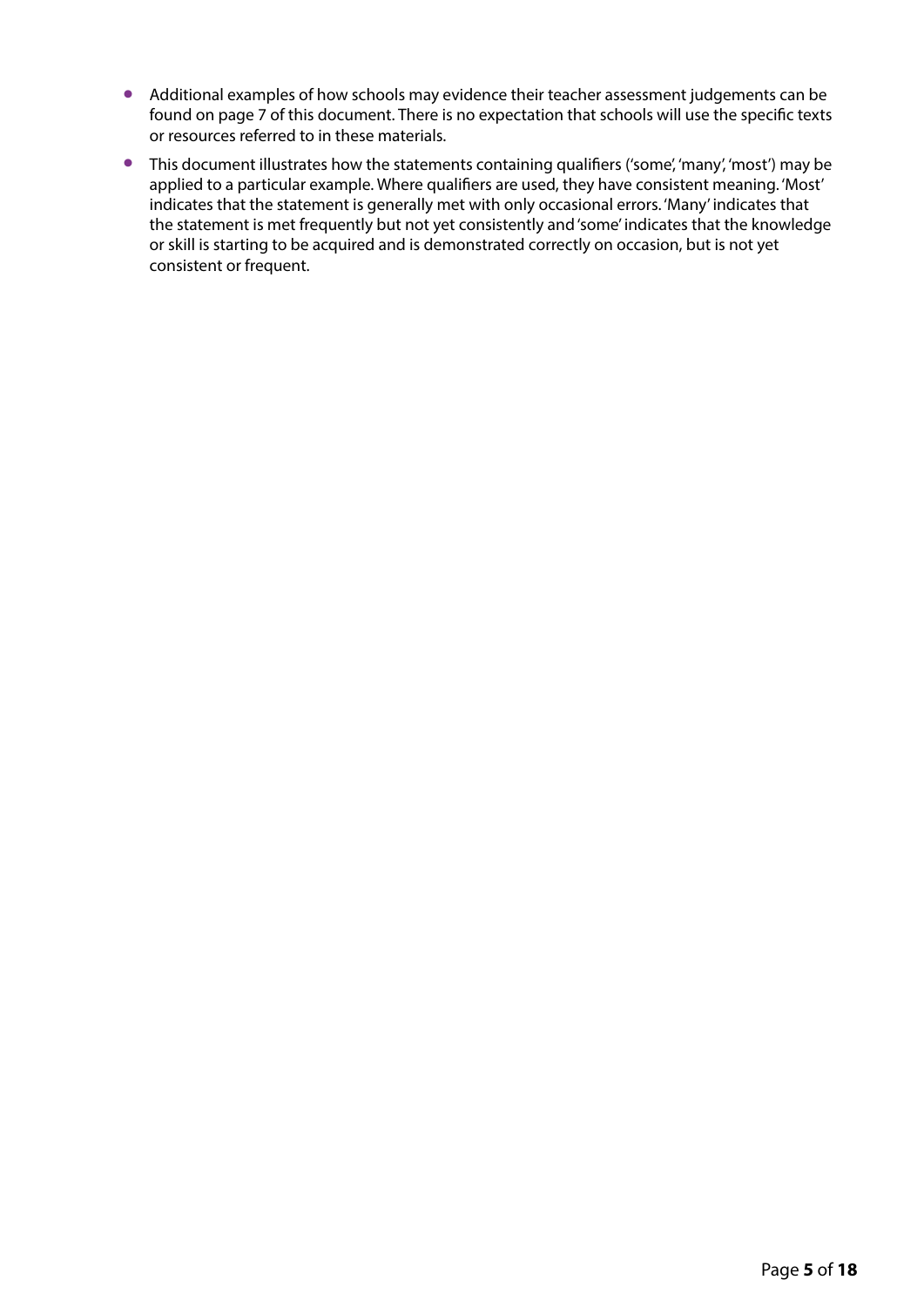## <span id="page-5-0"></span>**End of KS1 English reading teacher assessment frameworks**

Teachers should follow the [guidance](https://www.gov.uk/government/publications/teacher-assessment-frameworks-at-the-end-of-key-stage-1) for using this reading framework set out in the complete teacher [assessment framework](https://www.gov.uk/government/publications/teacher-assessment-frameworks-at-the-end-of-key-stage-1)s. 3

#### **Working towards the expected standard**

The pupil can:

- read accurately by blending the sounds in words that contain the common graphemes for all  $40+$ phonemes\*
- read accurately some words of two or more syllables that contain the same grapheme-phoneme correspondences (GPCs)\*
- read many common exception words\*

In a book closely matched to the GPCs as above, the pupil can:

- read aloud many words quickly and accurately without overt sounding and blending
- sound out many unfamiliar words accurately

In a familiar book that is read to them, the pupil can:

• answer questions in discussion with the teacher and make simple inferences

#### **Working at the expected standard**

The pupil can:

- read accurately most words of two or more syllables
- read most words containing common suffixes\*
- read most common exception words\*

In age-appropriate<sup>1</sup> books, the pupil can:

- read most words accurately without overt sounding and blending, and sufficiently fluently to allow them to focus on their understanding rather than on decoding individual words<sup>2</sup>
- sound out most unfamiliar words accurately, without undue hesitation

In a book that they can already read fluently, the pupil can:

- check it makes sense to them, correcting any inaccurate reading
- answer questions and make some inferences
- explain what has happened so far in what they have read

#### **Working at greater depth**

The pupil can, in a book they are reading independently:

- make inferences
- make a plausible prediction about what might happen on the basis of what has been read so far
- make links between the book they are reading and other books they have read

- <sup>1</sup> Teachers should compare the books that their pupils read with those provided for the KS1 English reading test developed by the Standards and Testing Agency. The sources for the English reading test are listed in the copyright acknowledgements in published KS1 test materials.
- <sup>2</sup> Approximately 90 words per minute is a good indicator of when children start to read with sufficient fluency to focus on their understanding, but some pupils read more slowly than this while still being able to understand what they are reading.

Teachers should refer to the spelling appendix to the national curriculum (English Appendix 1) to exemplify the words that pupils should be able to read as well as spell.

<sup>3</sup> <https://www.gov.uk/government/publications/teacher-assessment-frameworks-at-the-end-of-key-stage-1>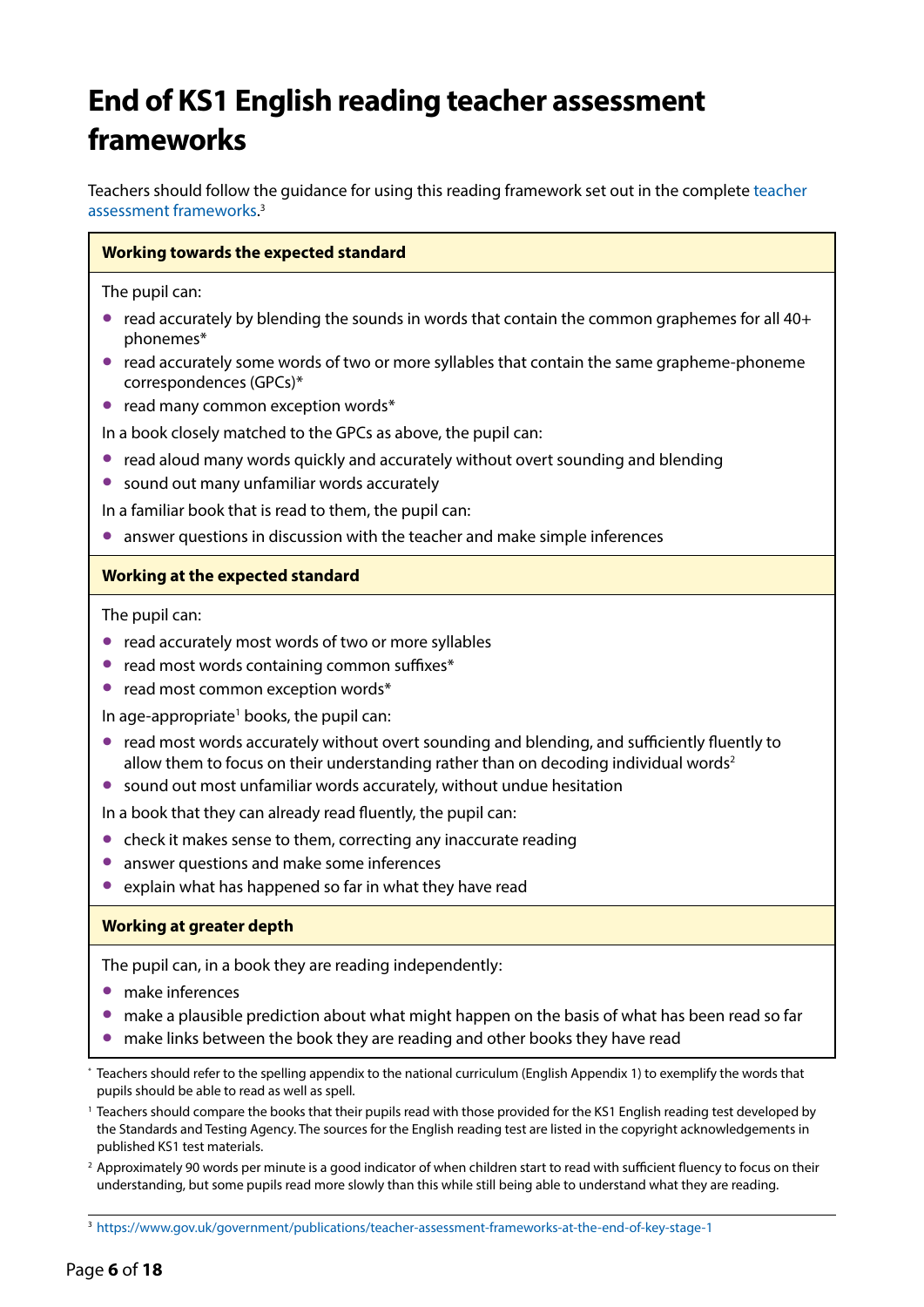## <span id="page-6-0"></span>**Examples of evidence when assessing English reading**

The exemplification below does not show what teachers are expected to produce to reach their judgements. It simply shows some examples of ways in which the 'pupil can' statements in the English reading teacher assessment frameworks could be evidenced.

Teachers should consider a range of classroom evidence to base their teacher assessment judgements on.

Evidence must include:

• questions answered within the statutory KS1 English reading test and the test result

Other evidence might include:

- examples of pupils' responses to reading (for example, a task set following a reading session)
- teachers' records or notes about an individual pupil's reading, produced as part of day-to-day assessment (for example, marking in books, or a formal record of the pupil's progress in reading)
- teachers' records or notes about discussions that they have had with pupils about their reading at school or at home
- summative assessments used by schools that benchmark a pupil's reading age, use a standardised score or assess their ability to gain meaning from texts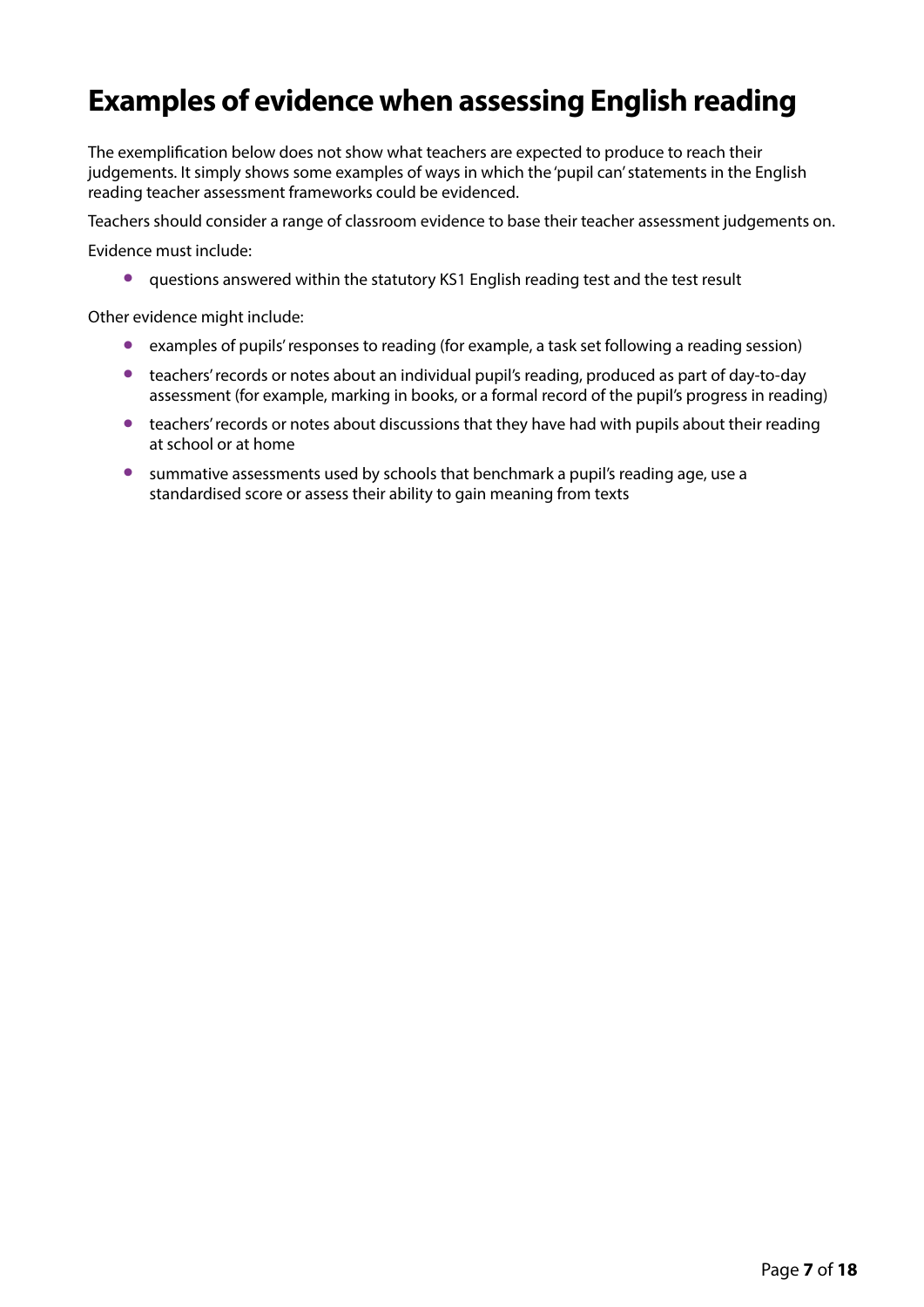### <span id="page-7-0"></span>**Pupil B**

#### **Video example and context**

Pupil B reads 'The Smartest Giant in Town' by Julia Donaldson and discusses it with her teacher. She is familiar with this book, selected by her teacher, and has read some of it before.

The video can be found at on [GOV.UK](http://www.gov.uk/government/publications/ks1-english-reading-exemplification-working-at-the-expected-standard). 4

Pupil B achieved a scaled score above 100 in the KS1 English reading test.

#### **Additional evidence**

None.

#### **Commentary**

Pupil B is working at the expected standard in English reading.

#### **Word reading**

Pupil B reads accurately all words with 2 or more syllables in 'The Smartest Giant in Town'. Some of these words also contain common suffixes such as 'scruffiest', 'diamonds', 'blister', 'wonderfully', 'comfortable', 'ruined', 'squelchy' and 'familiar'. She also reads correctly the year 2 common exception words she encounters, including 'clothes', 'cold', 'behind', 'who', 'any(way)', 'path', 'money' and 'door'.

Pupil B reads most of the words in 'The Smartest Giant in Town' accurately without overt sounding and blending. When she does need to sound out a word overtly, as in correcting 'grown' to 'gown' and 'belting' to 'bleating' when prompted by her teacher, she usually does this quickly and correctly. She sometimes needs prompting to correct her reading. For example, when reading the word 'wound' (the scarf), she focuses intently on the opening sound 'w' and the vowel digraph 'ou' (which is repeated moments later in the word 'round'). She blends the sounds successfully and it is clear that she sees phonics as the route to decoding words.

She can sound out most unfamiliar words in this text accurately, without undue hesitation, exemplified when she reads "It (the shirt) kept coming…un… untucked, anyway, he said." She appears to recognise the prefix 'un' and uses it as the basis for decoding the rest of the word.

Pupil B reads, on average, around 80 words per minute. Although her reading of this text is not completely fluent, her decoding skills are sufficiently strong to allow her to focus on her comprehension.

#### **Reading comprehension**

Pupil B is able to explain clearly what has taken place so far in what she has read and she understands the changes that have happened to the main character. For example, she knows that George was the scruffiest giant in town before he found a new clothes shop and now he's the smartest giant in town.

Pupil B reads with strong expression. Her good intonation communicates her understanding of what she is reading. For example, when the giraffe says: "It's my neck…It's so very long and so very cold. I wish I had a long, warm scarf." She also takes punctuation into account, such as question marks, exclamation marks and ellipses, as in "But…my trousers are falling down." She makes some independent attempts to read with the rhythm of the text during the repeating refrain. Although she is unable to maintain the pace of reading to read it fluently, this shows that she understands how texts may be patterned and how they should be read. This understanding of structure helps to support her prediction skills.

<sup>4</sup> [http://www.gov.uk/government/publications/ks1-english-reading-exemplification-working-at-the-expected-standard](http://www.gov.uk/government/publications/ks1-english-reading-exemplification-working-at-the-expecte)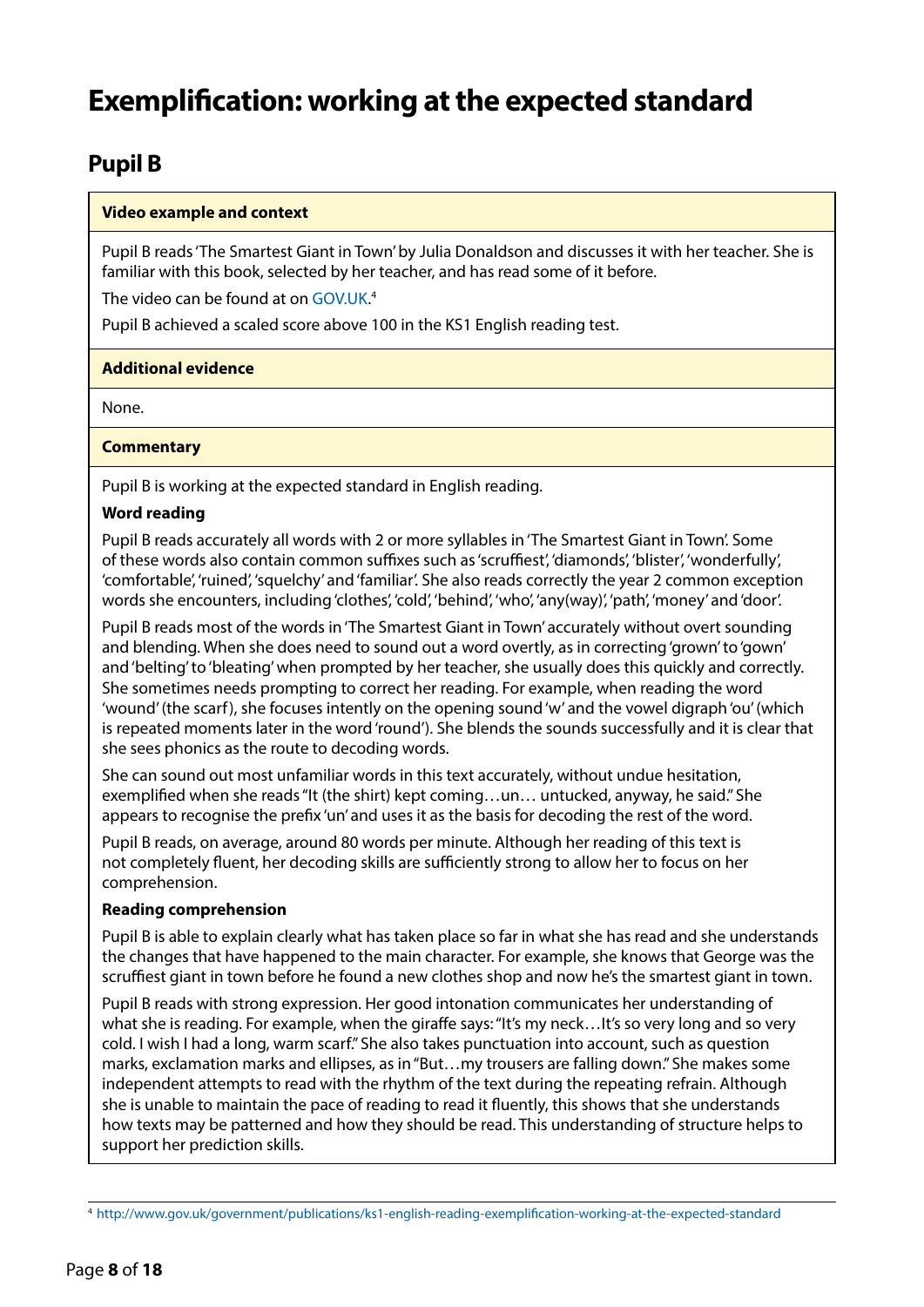She checks her reading for sense, re-reading when necessary to ensure that she has read the words in the right order, for example: "Suddenly George felt sad and not smart at all… and not…and not at all smart."

Pupil B discusses the book with her teacher. Her responses to the teacher's questions demonstrate her understanding of what she has read and her ability to draw inferences. For example, she infers that the villagers are covering their ears because George is a big loud giant who is hopping and singing, and that he is "a nice giant" because he keeps giving away his new clothes to help the animals he meets.

Pupil B is able to make a plausible prediction about what will happen next in the story, based on what she has read so far. For example, she suggests that George is likely to "take off his top… because that looks like a really good sail" for the goat's boat and that the shop might not be open for him to buy more new clothes, so he will have to put his old clothes back on.

The evidence shows that pupil B meets all the statements for 'working at the expected standard'.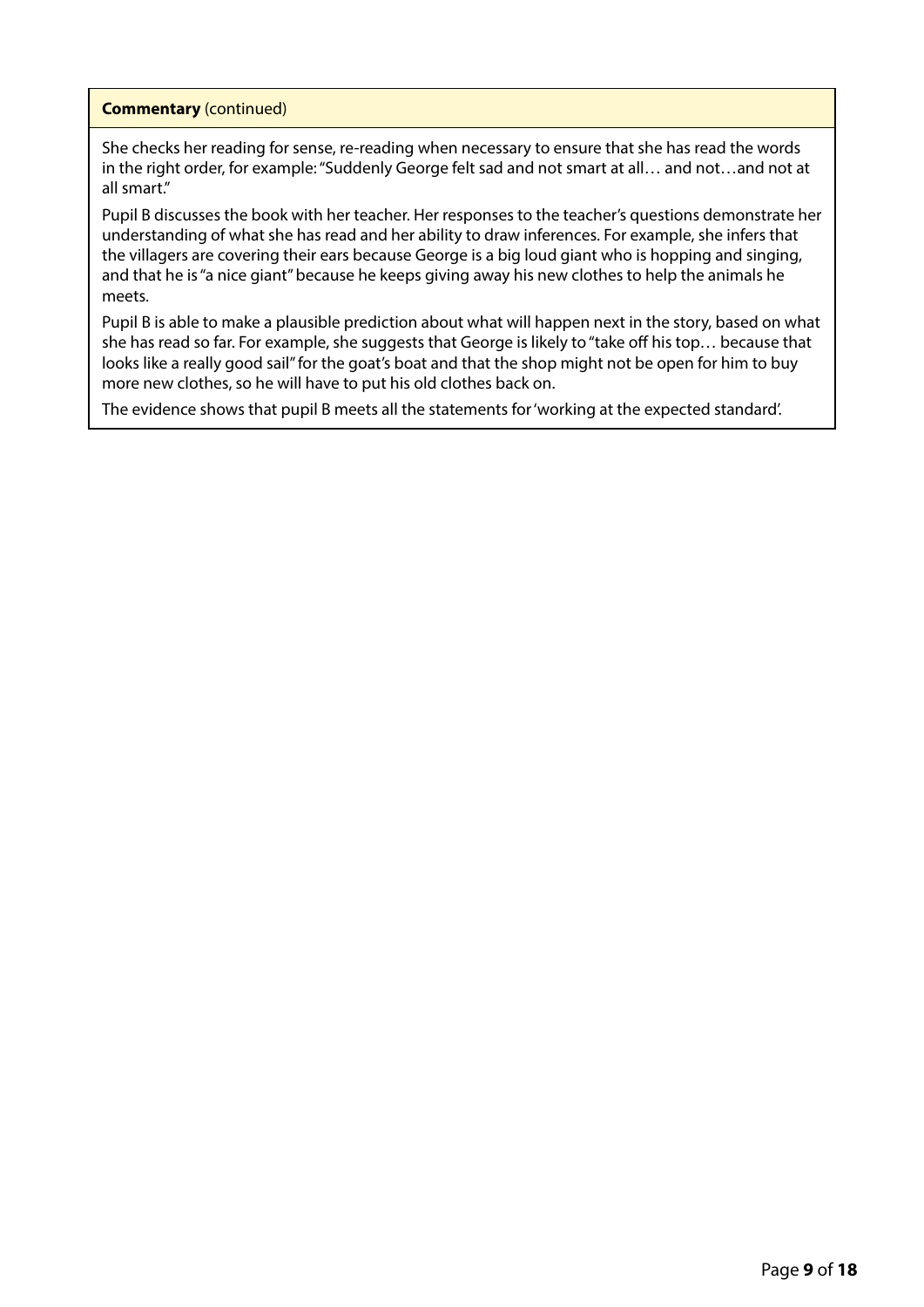## <span id="page-9-0"></span>**Pupil C**

#### **Video example and context**

Pupil C reads 'Winter's Child' by Angela McAllister, an age-appropriate book selected by his teacher, and discusses it with her. He has not read this book before.

The video can be found on [GOV.UK.](http://www.gov.uk/government/publications/ks1-english-reading-exemplification-working-at-the-expected-standard) 5

Pupil C achieved a scaled score above 100 in the KS1 English reading test.

#### **Additional evidence**

Retelling the story in writing through a 'story mountain'.

#### **Commentary**

Pupil C is working at the expected standard in reading.

#### **Word reading**

This is the first time Pupil C has read 'Winter's Child', which is an age-appropriate book.

His reading shows the successful application of his phonic knowledge. He reads accurately all words with 2 or more syllables in 'Winter's Child', some of which also contain common suffixes, for example: 'heavy', 'shining', 'longest', 'muttered', 'worried', 'wonderful', 'gently', 'beckoned' and 'beneath'.

He reads all the words in 'Winter's Child' automatically and accurately with no need for overt sounding and blending, as well as the year 2 common exception words that occur, for example: 'could', 'climb', 'only', 'behind' and 'father'.

He is also able to read the somewhat unfamiliar word 'sleigh' accurately and without hesitation, even though the 'eigh' spelling for the long 'a' sound is not taught until years 3 and 4. He does not need to sound out this word.

He can read the text fluently, typically reading more than 120 words per minute and this fluency allows him to concentrate on his comprehension.

#### **Reading comprehension**

Pupil C can explain what has happened so far in what he has read and he understands the sequence of events. He recognises how the feelings of the main character, Tom, change from the beginning of the story to later, as winter delays the arrival of spring. Other evidence, such as the 'story mountain' (below), produced after reading the text, also testifies to his understanding.

Pupil C's good intonation reflects his ability to infer how the different characters are feeling at different points in the story and his wider understanding of the text. He captures longing and wistfulness maturely and sensitively when he reads, "'Goodbye,' said the boy. 'Let's play tomorrow." He understands how punctuation such as question marks and exclamation marks affect how texts should be read. This is effectively demonstrated in his reading of "I want winter to go on forever!" His convincing expressiveness shows he reads for meaning. For example, he identifies that 'Winter's Child' is entertained by Tom's question about where he lives and reads, "everywhere and nowhere" in a way that reflects this amusement.

He checks his reading for sense, re-reading and correcting any inaccurate reading when necessary to, ensure the order of his words matches that on the page and gives the correct meaning, for example, "Together they filled the snow with…hushed…snow-hushed air with tinkling notes", "He didn't see the pale figure sitting behi… beneath his window", "A tiny green shoot pushed through the window…in Nana's…through the earth in Nana's window box."

<sup>5</sup> [http://www.gov.uk/government/publications/ks1-english-reading-exemplification-working-at-the-expected-standard](http://www.gov.uk/government/publications/ks1-english-reading-exemplification-working-at-the-expecte)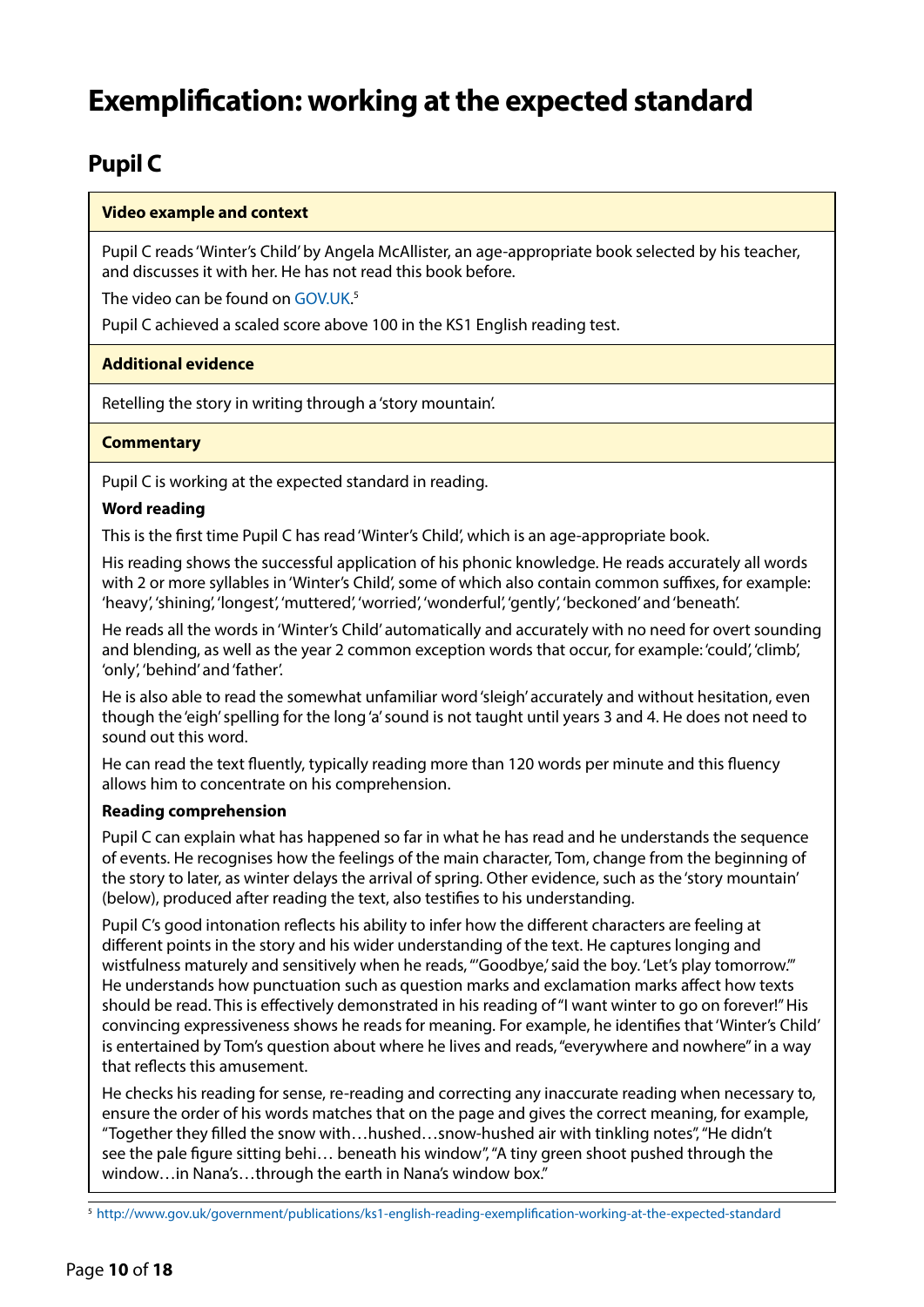Pupil C's discussion with his teacher and his answers to her questions show his understanding of what he has read and his ability to draw some inferences. For example, he infers that the boy's father will feel sad and afraid that his son has gone somewhere, and he retrieves the information that Tom will see 'Winter's Child' again "with the first snowflake" He infers, with support from his teacher, that the distant voice heard was that of Winter, calling his child home.

Pupil C is also able to make plausible predictions about what might happen, based on what he has read, such as if the spring does not come soon, "Nana might die … because she's cold."

Pupil C meets all the statements for 'working at the expected standard'. Although his reading is fluent and expressive, he does not make links easily between this book and others he has read. He can recall only one text and cannot remember the title. He is judged to be not yet working at greater depth within the expected standard, despite the overall quality of his reading.



It is winter and a boy lives with his Mum and Nana near the mountains in a very cold country.

The little boy Tom meets a pale boy Winters child. They play together in the snow.

Tom and his family are running out of food and wood to keep warm. And his Nana is getting thin and weak.

Tom tell's the Winter's child his Nana is ill and the Winter's child returns to his father.

Spring arrives and new life begins. Tom and his family are happy.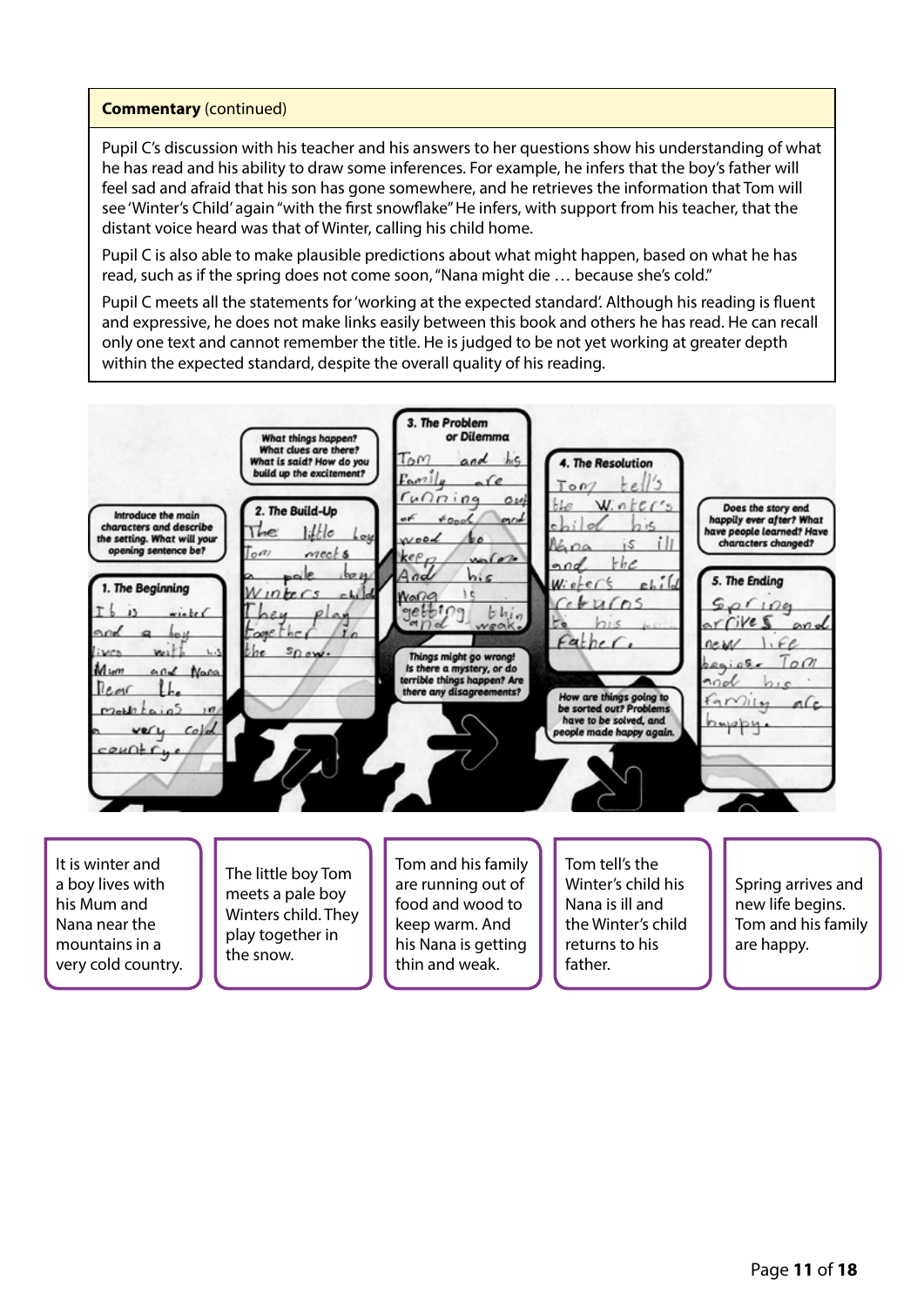## <span id="page-11-0"></span>**Pupil D**

#### **Video example and context**

Pupil D reads and discusses 'Come Down, Golden' by Diana Noonan. She has read the first two pages previously, with her teacher. She also reads un unfamiliar book, which is a version of 'Rumpelstiltskin' by Vera Southgate.

The video can be found on [GOV.UK.](http://www.gov.uk/government/publications/ks1-english-reading-exemplification-working-at-the-expected-standard) 6

Pupil D achieved a scaled score above 100 in the KS1 English reading test.

#### **Additional evidence**

None.

#### **Commentary**

Pupil D is working at the expected standard in English reading.

#### **Word reading**

Pupil D reads most words quickly and accurately, including words with 2 or more syllables, for example: 'autumn', 'circles', 'labrador', 'mountain', 'guinea (pig)' and 'despair'. He also reads words containing common suffixes, such as 'closer', 'delighted', 'suddenly', 'racing', 'watching', 'strangest', 'wandering' and 'happiness'. She applies her efficient decoding skills successfully to less familiar words, such as 'whereupon', 'lecture' and 'seized'. The momentary hesitation before she reads 'swivel' appears to show her taking account of the individual graphemes before reading this word correctly at the first attempt.

When she meets a word that she needs to sound out overtly, she does so methodically, working through the word and persevering with blending the sounds, as in 'communicator', 'commission', 'portrait', 'equality' and 'grumpily'. She sometimes requires support with longer and unfamiliar words. Once she has decoded words for the first time, she is able to read them without hesitation when they appear again later, for example, 'communicator' and 'disappeared'.

She reads correctly the year 2 common exception words, including 'beautiful', 'again', 'behind', 'gold', 'child', 'could' and 'poor'.

Pupil D's reading is sufficiently fluent, at approximately 100 words per minute, to allow her to focus on her understanding.

#### **Reading comprehension**

Pupil D reads both books with expression. Her intonation communicates her understanding of what she reads, especially when reading speech to emphasise the characters' feelings, such as when Mum says, "He's not going to be home in the first week of the holidays," and when the king in Rumpelstiltskin tells the miller's daughter, "…if by tomorrow morning you have not spun this straw into gold, you must die!".

In both books, pupil D is able to explain in detail what has taken place so far. For example, she describes the character, Louis, that he is in a wheelchair because he has hurt himself and that he likes dogs. After reading 'Rumpelstiltskin', she is able to retell the sequence of events in the story accurately.

She consistently checks her reading for sense, pausing or re-reading when necessary to ensure that she has read the words correctly, for example: "Louis turned his chair…so that he was facing Mum", "she'd set acid…aside the holidays to finish them off", "At school his class was… had a rabbit."

<sup>6</sup> [http://www.gov.uk/government/publications/ks1-english-reading-exemplification-working-at-the-expected-standard](http://www.gov.uk/government/publications/ks1-english-reading-exemplification-working-at-the-expecte)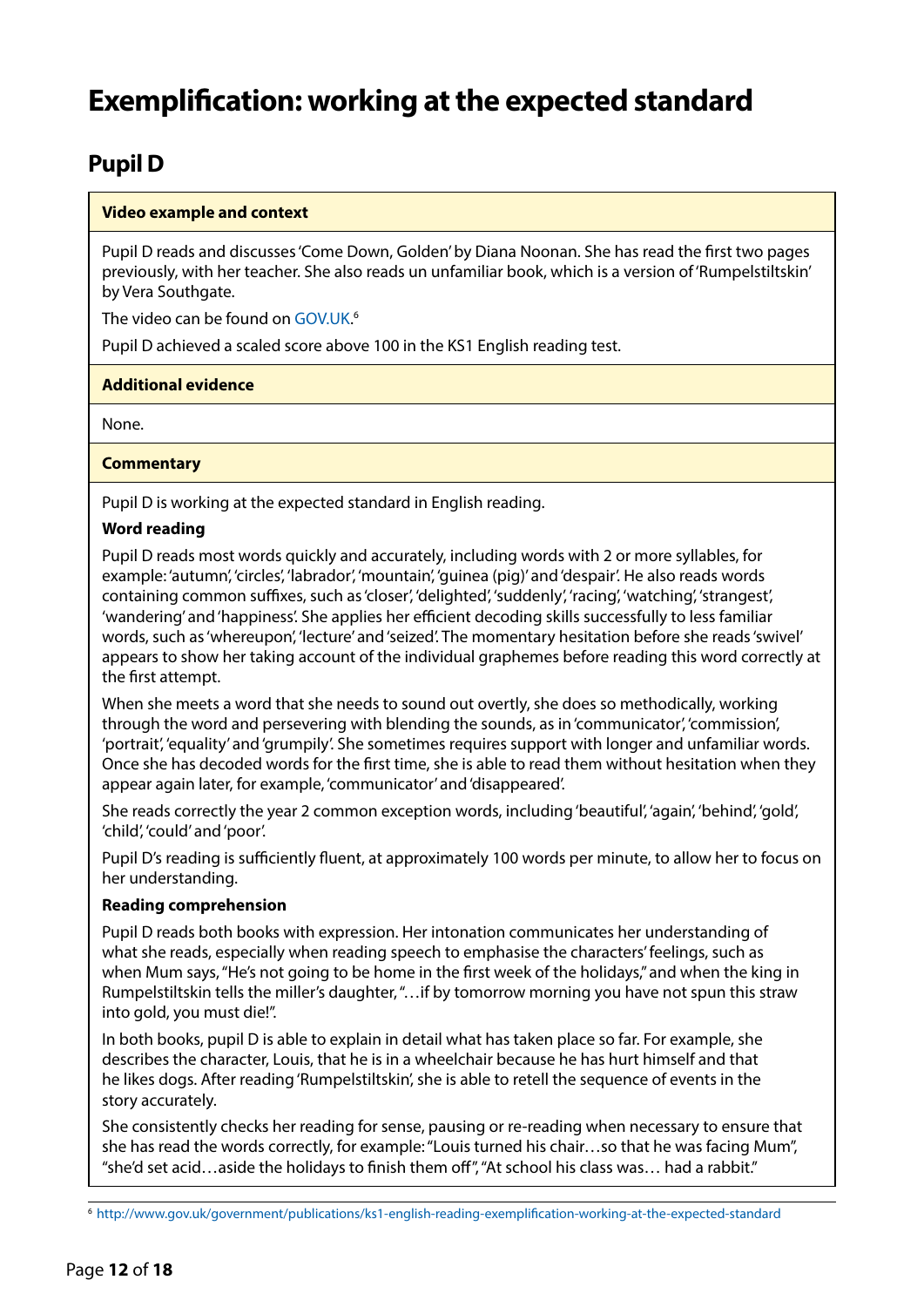Pupil D's discussion of the books with her teacher shows her understanding of what she has read and her ability to draw some inferences. For example, she explains the likely function of the capital 'M' in Matrovix Communicator': "It might be a name." She knows the meaning of 'communicating' ("like talking") and uses this knowledge of vocabulary, and what she knows about Louis, to infer that the Matrovix Communicator might help him: "maybe because he can't really speak that much." In 'Rumpelstiltskin', she infers that the house that the messenger comes across belongs to the strange little man and that the word 'shrieked' is a loud sound someone makes when they're angry.

Pupil D is also able to make a simple and plausible prediction about what will happen next in the story, based on what she has read so far. For example, she predicts that the king will marry the miller's daughter and that she won't give up her baby to the little man.

Pupil D applies her phonic knowledge and blending skills effectively. Her reading is confident and sufficiently fluent to underpin her comprehension. The evidence shows that she meets all the statements for 'working at the expected standard'.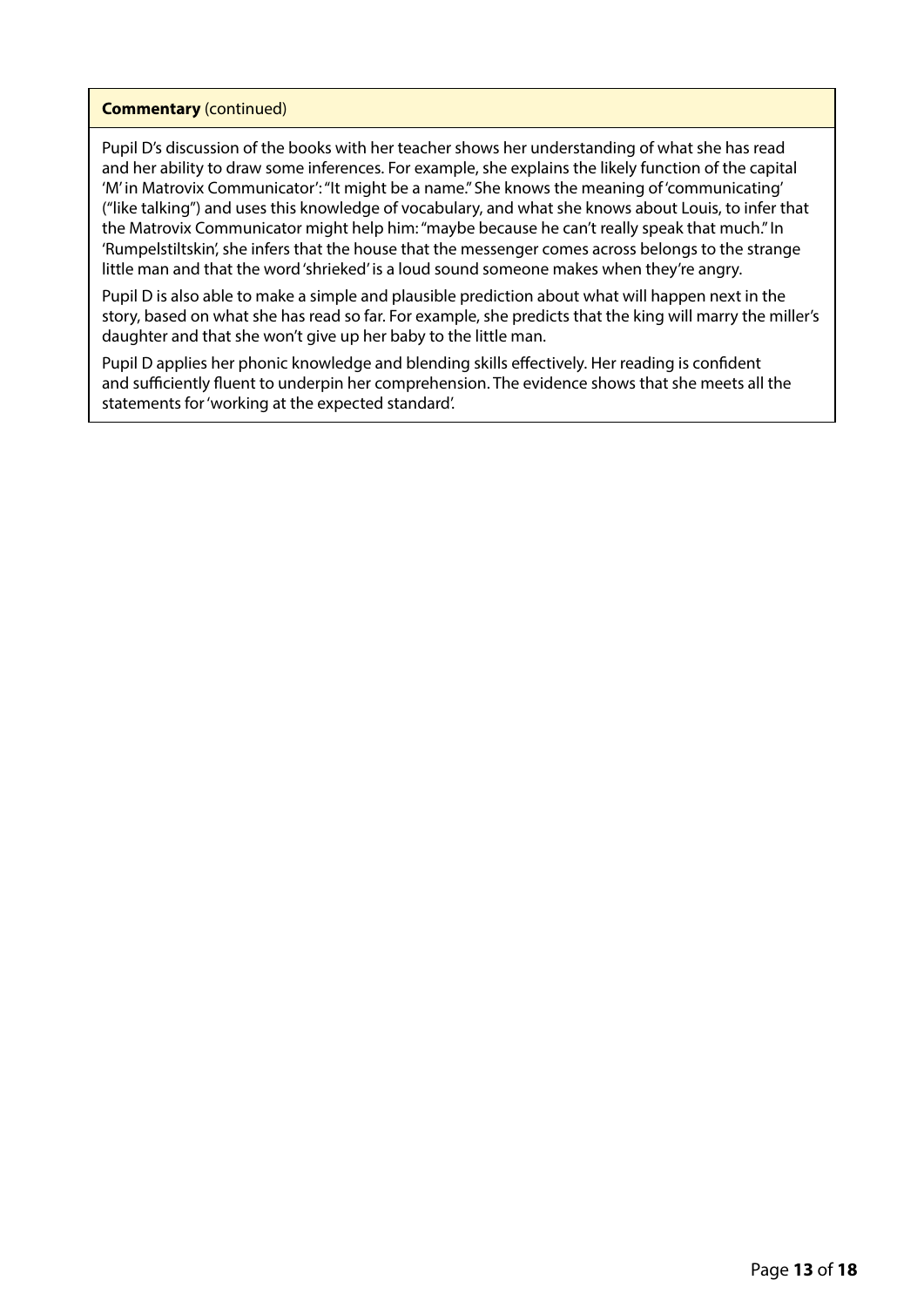### <span id="page-13-0"></span>**Pupil E**

#### **Video example and context**

Pupil E reads and discusses 'The Shopping Basket' by John Burningham, a book selected by her teacher. She has read the start of this book before, reaching the point where she begins reading in this video.

The video can be found on [GOV.UK.](http://www.gov.uk/government/publications/ks1-english-reading-exemplification-working-at-the-expected-standard) 7

Pupil E achieved a scaled score above 100 in the KS1 English reading test.

#### **Additional evidence**

- Reading of a selection of common exception words
- Reading of words with common suffixes
- Reading of words with 2 or more syllables
- Teacher's records

#### **Commentary**

Pupil E is working at the expected standard in English reading.

#### **Word reading**

Pupil E reads accurately most words with 2 or more syllables (some of which contain common suffixes), for example: 'basket', 'letterbox', 'carrying', 'hurried', 'saddest', 'badly' and 'sending'. The book contains few of the common exception words listed in the national curriculum and pupil E reads accurately those that she encounters. Her reading of the list of seven common exception words, as shown in the video, as well as the teacher's record sheet, provide additional evidence.

Pupil E reads most of the words in 'The Shopping Basket' automatically and accurately, and with little overt sounding and blending. When she needs to sound out a word overtly, as in correcting 'squashed' to read 'squeezed' when prompted by the teacher, she generally does this quickly and accurately. This includes the unfamiliar words that she encounters, such as 'butt', 'railings' and 'whack'. Pupil E's reading, at approximately 90 words per minute, is sufficiently fluent to support her comprehension.

The teacher's reading record provides additional evidence that pupil E can use her secure phonic knowledge to decode unfamiliar words, such as 'thousands' (Week 1), 'important' and 'pointed' (Week 2).

#### **Reading comprehension**

Pupil E is able to explain clearly what has happened so far in the story and has an overall grasp of its sequence. She recalls the different animals, where they were and what they did.

She checks her own decoding for sense, as in, "I'll butt you over the fence," where she pauses before reading "over the fence" to ensure that this fits with her understanding of the word 'butt', as well as matching the picture in the book. Her good intonation also illustrates that she understands what she is reading and makes the meaning clear to her audience, for example: "Where on earth have you been, Steven?"

<sup>7</sup> [http://www.gov.uk/government/publications/ks1-english-reading-exemplification-working-at-the-expected-standard](http://www.gov.uk/government/publications/ks1-english-reading-exemplification-working-at-the-expecte)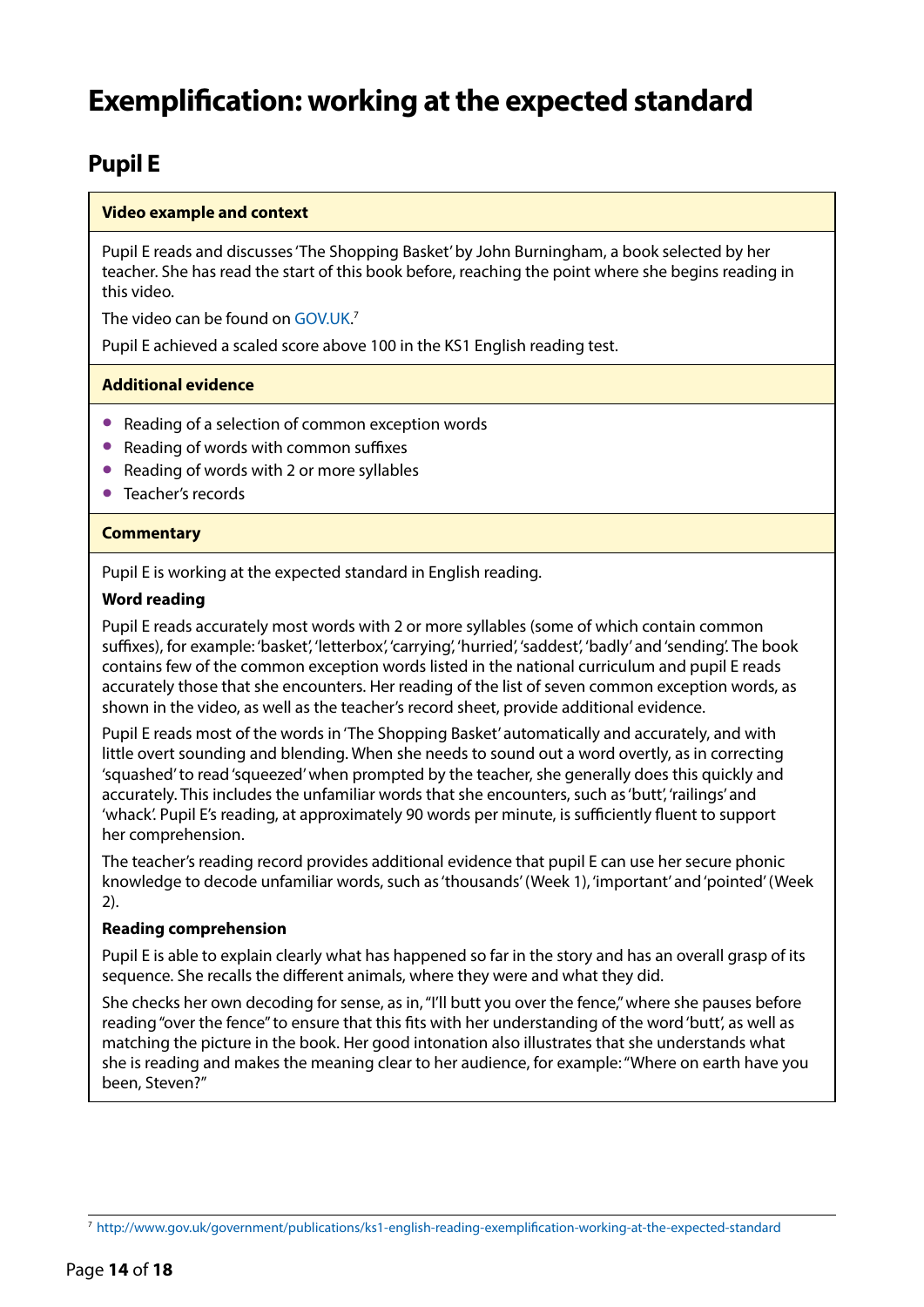Pupil E's discussion of the story with the teacher shows her understanding of what she has read and her ability to draw some inferences. For example, she responds to the teacher's questions, discusses how Steven and his mother might be feeling at the end of the story, and is able to give reasons for her answers.

Pupil E's response to 'A Cat's Christmas Wish List', in the example below, provides additional evidence to support a judgement that she can draw some inferences. For example, she reasons that the cat likes fish and cream because fish is on the wish list twice and cream, not milk, is specifically requested.

The reading record provides other evidence that pupil E understands what she reads across a variety of books, including 'Shipwrecks', 'Freaky Fish' and 'Atlantic Adventure'.

Pupil E is also able to make simple predictions about what will happen, based on her reading of the book, such as that Steven would go back to number 25 as he reverses his journey back home.

Pupil E meets all the statements for 'working at the expected standard'.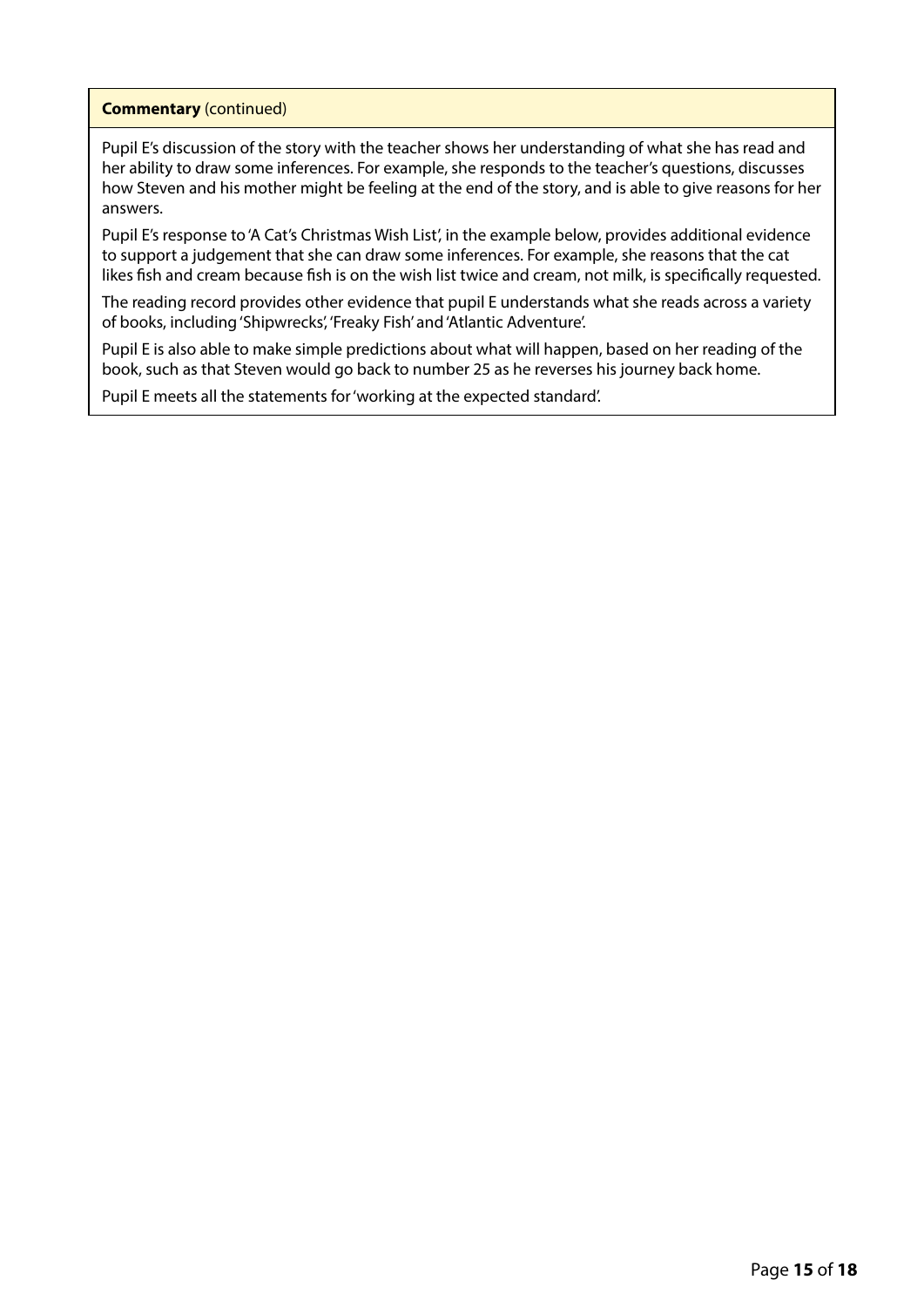## <span id="page-15-0"></span>**Reading record**

|        | Comment                                                                                                                                                                                         |                                                                                                                                                                                                      |
|--------|-------------------------------------------------------------------------------------------------------------------------------------------------------------------------------------------------|------------------------------------------------------------------------------------------------------------------------------------------------------------------------------------------------------|
| Week 1 | Read Unousands using phonic Knowledge<br>Relegionsed and acudately need introduction                                                                                                            | Week 1: Read thousands using phonic<br>knowledge. Recognised and accurately<br>read introduction.                                                                                                    |
| Week 2 | Read Swenty, showed good indestanting<br>of the story. Read important and<br>pointed without any hesitation                                                                                     | Week 2: Read fluently, showed good<br>understanding of the story. Read<br>important and pointed without any<br>hesitation                                                                            |
| Week 3 | Shiphreche' ranfiction text. We takened<br>about the difference between future and<br><b>LUT</b><br>non-fiction. Cuallenging text<br>She coped well, sounding and dending<br>destroyed reports. | Week 3: 'Shipwrecks' non-fiction text.<br>We talked about the difference between<br>fiction and non-fiction. Challenging<br>text but she coped well, sounding and<br>blending 'destroyed' 'reports'. |
| Week 4 | ship whech's ctd.<br>Read pion controlance and interest.<br>fuent "Treasure recovered from<br>ship weeks" and "Antarctica"<br>$5 + 8$                                                           | Week 4: 'Shipwrecks ctd.' Read with<br>confidence and interest. Fluent<br>"Treasure recovered from shipwrecks"<br>and "Antarctica".                                                                  |
| Week 5 | Freaky fish<br>Read fivently - upturned, had to paise<br>and decode saucastic. Showed<br>good understanding of five text. We<br>tained about the features of a non-fiction lexi st 8            | Week 5: Freaky fish. Read fluently -<br>upturned, had to pause and decode<br>sarcastic. Showed good understanding of<br>the text. We talked about the features of a<br>non-fiction text.             |
| Week 6 | Arlantic Adventure. non-fiction.<br>Read fluenty "record breaking with no<br>hesitation t'extract<br>$5 + 5$<br>Good indeparting                                                                | Week 6: Atlantic Adventure, non-fiction.<br>Read fluently 'record breaking' with<br>no hesitation and 'extract'. Good<br>understanding.                                                              |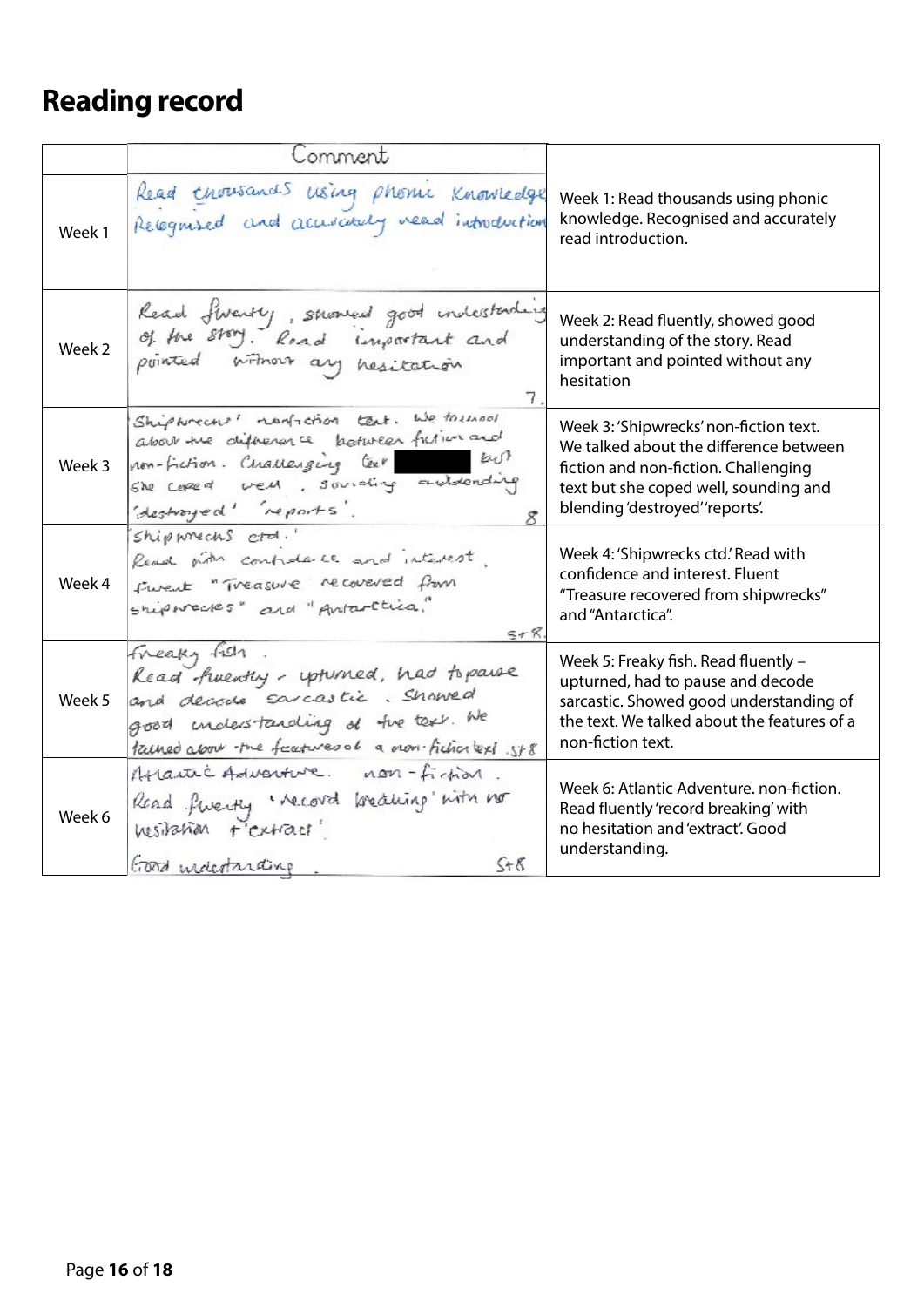| door      | floor     | poor    | because   |
|-----------|-----------|---------|-----------|
| find      | kind      | mind    | behind    |
| child     | children  | wild    | climb     |
| most      | only      | both    | told      |
| old       | gold      | cold    | hold      |
| every     | everybody | even    | pretty    |
| great     | break     | steak   | beautiful |
| fast      | last      | past    | after     |
| father    | class     | grass   | pass      |
| path      | bath      | plant   | hour      |
| move      | prove     | improve | sure      |
| sugar     | eye       | whole   | clothes   |
| could     | should    | would   | who       |
| any       | many      | busy    | again     |
| people    | Mr        | Mrs     | parents   |
| Christmas | money     | half    | about     |

#### Common Exception words in Year 2

#### **A Cat's Christmas Wish List**